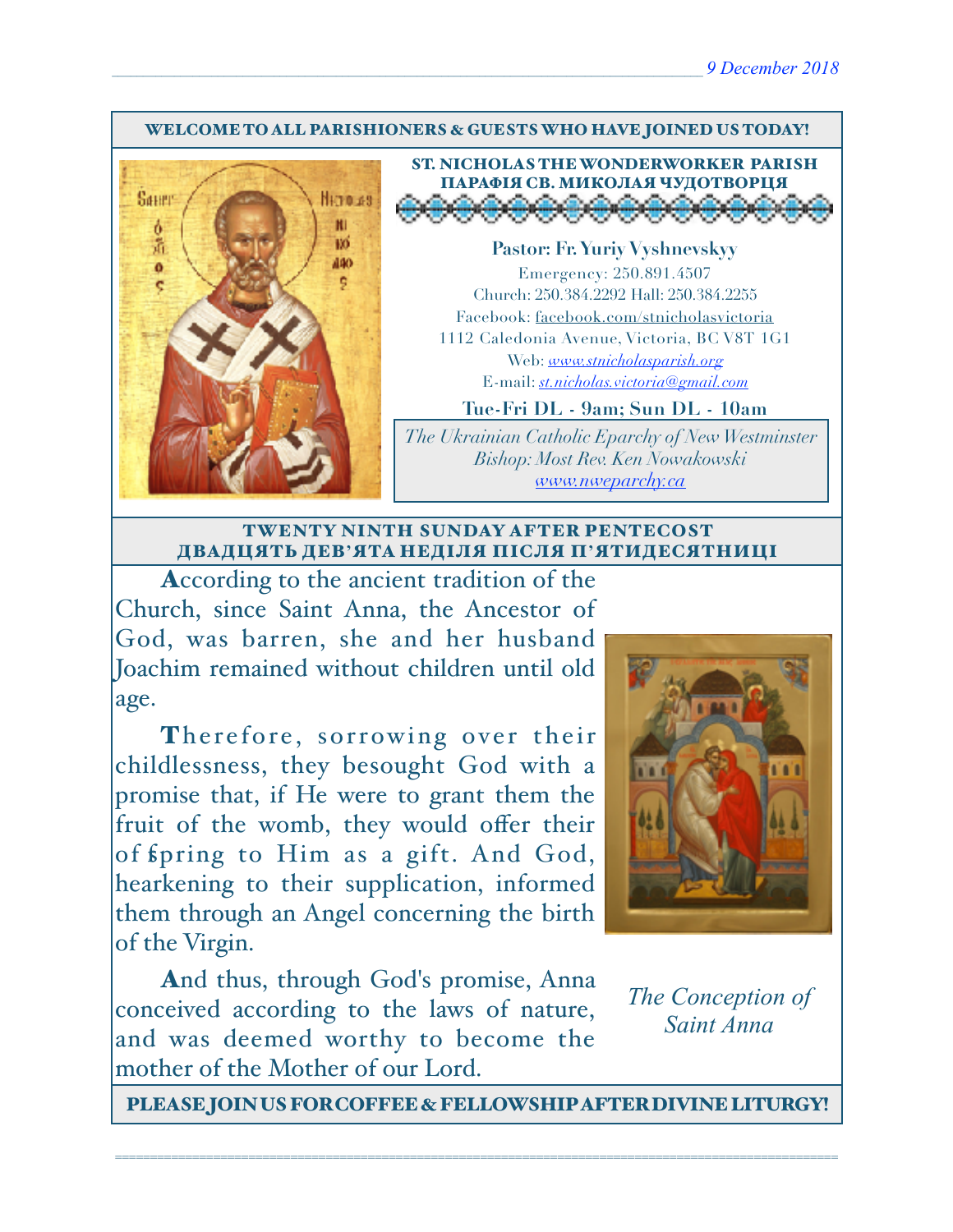| <b>SUNDAY HYMNS</b>                                                                                                                                                                                                                                                                                                                                                                                                                                                                                                                                                                                                                                                                                                         |                   |                                                                         |                                                                         |                   |  |
|-----------------------------------------------------------------------------------------------------------------------------------------------------------------------------------------------------------------------------------------------------------------------------------------------------------------------------------------------------------------------------------------------------------------------------------------------------------------------------------------------------------------------------------------------------------------------------------------------------------------------------------------------------------------------------------------------------------------------------|-------------------|-------------------------------------------------------------------------|-------------------------------------------------------------------------|-------------------|--|
| <b>OPENING HYMN</b>                                                                                                                                                                                                                                                                                                                                                                                                                                                                                                                                                                                                                                                                                                         |                   | Хто Там По Дорозі / Who Goes There pg. 106-108                          |                                                                         |                   |  |
| <b>COMMUNION HYMN</b>                                                                                                                                                                                                                                                                                                                                                                                                                                                                                                                                                                                                                                                                                                       |                   |                                                                         | Вірую, Господи / I Do Believe pg. 246-247                               |                   |  |
| <b>CLOSING HYMN</b>                                                                                                                                                                                                                                                                                                                                                                                                                                                                                                                                                                                                                                                                                                         |                   |                                                                         | Боже Великий, Єдиний рg. 264                                            |                   |  |
| Please join us today in singing our Sunday hymns!                                                                                                                                                                                                                                                                                                                                                                                                                                                                                                                                                                                                                                                                           |                   |                                                                         |                                                                         |                   |  |
| <b>SUNDAY &amp; DAILY SCHEDULE</b>                                                                                                                                                                                                                                                                                                                                                                                                                                                                                                                                                                                                                                                                                          |                   |                                                                         |                                                                         |                   |  |
| <b>SUNDAY, December 9</b>                                                                                                                                                                                                                                                                                                                                                                                                                                                                                                                                                                                                                                                                                                   |                   |                                                                         | Divine Liturgy - for the Parishioners of St Nicholas Parish<br>10:00 AM |                   |  |
| MONDAY, December 10                                                                                                                                                                                                                                                                                                                                                                                                                                                                                                                                                                                                                                                                                                         |                   | <b>NO SERVICESS</b>                                                     |                                                                         |                   |  |
| TUESDAY, December 11                                                                                                                                                                                                                                                                                                                                                                                                                                                                                                                                                                                                                                                                                                        |                   | <b>NO SERVICESS</b>                                                     |                                                                         |                   |  |
| <b>WEDNESDAY, December 12</b>                                                                                                                                                                                                                                                                                                                                                                                                                                                                                                                                                                                                                                                                                               |                   | <b>NO SERVICESS</b>                                                     |                                                                         |                   |  |
| THURSDAY, December 13                                                                                                                                                                                                                                                                                                                                                                                                                                                                                                                                                                                                                                                                                                       |                   |                                                                         | <b>NO SERVICESS</b>                                                     |                   |  |
| FRIDAY, December 14                                                                                                                                                                                                                                                                                                                                                                                                                                                                                                                                                                                                                                                                                                         |                   |                                                                         | <b>NO SERVICESS</b>                                                     |                   |  |
| SATURDAY, December 15                                                                                                                                                                                                                                                                                                                                                                                                                                                                                                                                                                                                                                                                                                       |                   |                                                                         | <b>NO SERVICESS</b>                                                     |                   |  |
| <b>SUNDAY, December 16</b>                                                                                                                                                                                                                                                                                                                                                                                                                                                                                                                                                                                                                                                                                                  |                   | Divine Liturgy - for the Parishioners of St Nicholas Parish<br>10:00 AM |                                                                         |                   |  |
| Please Note: to request a Divine Liturgy for a special intention, please see Fr. Yuriy to arrange for it!                                                                                                                                                                                                                                                                                                                                                                                                                                                                                                                                                                                                                   |                   |                                                                         |                                                                         |                   |  |
| <b>SUNDAY EPISTLE READERS</b>                                                                                                                                                                                                                                                                                                                                                                                                                                                                                                                                                                                                                                                                                               |                   |                                                                         |                                                                         |                   |  |
| <b>DATE</b>                                                                                                                                                                                                                                                                                                                                                                                                                                                                                                                                                                                                                                                                                                                 | <b>READING</b>    | <b>UKRAINIAN</b>                                                        |                                                                         | <b>ENGLISH</b>    |  |
| <b>SUNDAY, December 9</b>                                                                                                                                                                                                                                                                                                                                                                                                                                                                                                                                                                                                                                                                                                   | Gal. 3:15-22      | Dmytro Maksymiv<br>Graciela Spaciuk-Schwarz                             |                                                                         |                   |  |
| SUNDAY, December 16                                                                                                                                                                                                                                                                                                                                                                                                                                                                                                                                                                                                                                                                                                         | Heb. 13:17-21     | Kateryna Yaremyn                                                        |                                                                         | William Vanderven |  |
| SUNDAY, December 23                                                                                                                                                                                                                                                                                                                                                                                                                                                                                                                                                                                                                                                                                                         | Heb.11:9-10,17-23 | Glikeria Iwanuck                                                        |                                                                         | Marian Chalifoux  |  |
| <b>SUNDAY, December 30</b>                                                                                                                                                                                                                                                                                                                                                                                                                                                                                                                                                                                                                                                                                                  | Gal. 1:11-19      |                                                                         | Motria Koropecky<br>Robert Herchak                                      |                   |  |
| Thank you, Epistle readers, for your service in proclaiming God's Word!                                                                                                                                                                                                                                                                                                                                                                                                                                                                                                                                                                                                                                                     |                   |                                                                         |                                                                         |                   |  |
| <b>2018 PARISH COUNCIL EXECUTIVE</b>                                                                                                                                                                                                                                                                                                                                                                                                                                                                                                                                                                                                                                                                                        |                   |                                                                         | PASTORAL MINISTRY & HOLY MYSTERIES                                      |                   |  |
| SECRETARYRichard DeMerchant - 250.893.3484<br>BAPTISMSby appointment<br>MARRIAGESsix months notice should<br>FINANCIAL SECRETARYDavid Newberry - 250.598.8197<br>be given to the parish priest, and he should be<br>FUNDRAISING/HALL RENTALRobert Herchak - 250.386.7872<br>contacted before any other arrangements are made<br>MAINTENANCEMurray Chapman - 250.658.4769<br>FUNERALSby appointment<br>LITURGICAL COMMITTEEMotria Koropecky - 250.658.3051<br>MEMBER AT LARGECindy Lazaruk - 778.677.9072<br>Bequests & Wills: Leaving a bequeath is a process of giving a donation through your will. It is<br>simply a distribution from your estate to a charitable organization through your last will and testament. It |                   |                                                                         |                                                                         |                   |  |
| can be as small or as large a donation as you wish. It is important that you talk to your lawyer about the<br>process. In your kindness please remember St Nicholas the Wonderworker Ukrainian Catholic Church in<br>your bequeath and will. If anyone wishes to make such a bequeath in their will, the following clause may<br>be included or added to a will: "I give, devise, and bequeath to St Nicholas the Wonderworker Ukrainian<br>Catholic Parish - 1112 Caledonia Avenue, Victoria BC, V8T 1G1, the sum of \$ (or % of my<br>estate), to be used for the benefit of the parish and it's pastoral activities."                                                                                                    |                   |                                                                         |                                                                         |                   |  |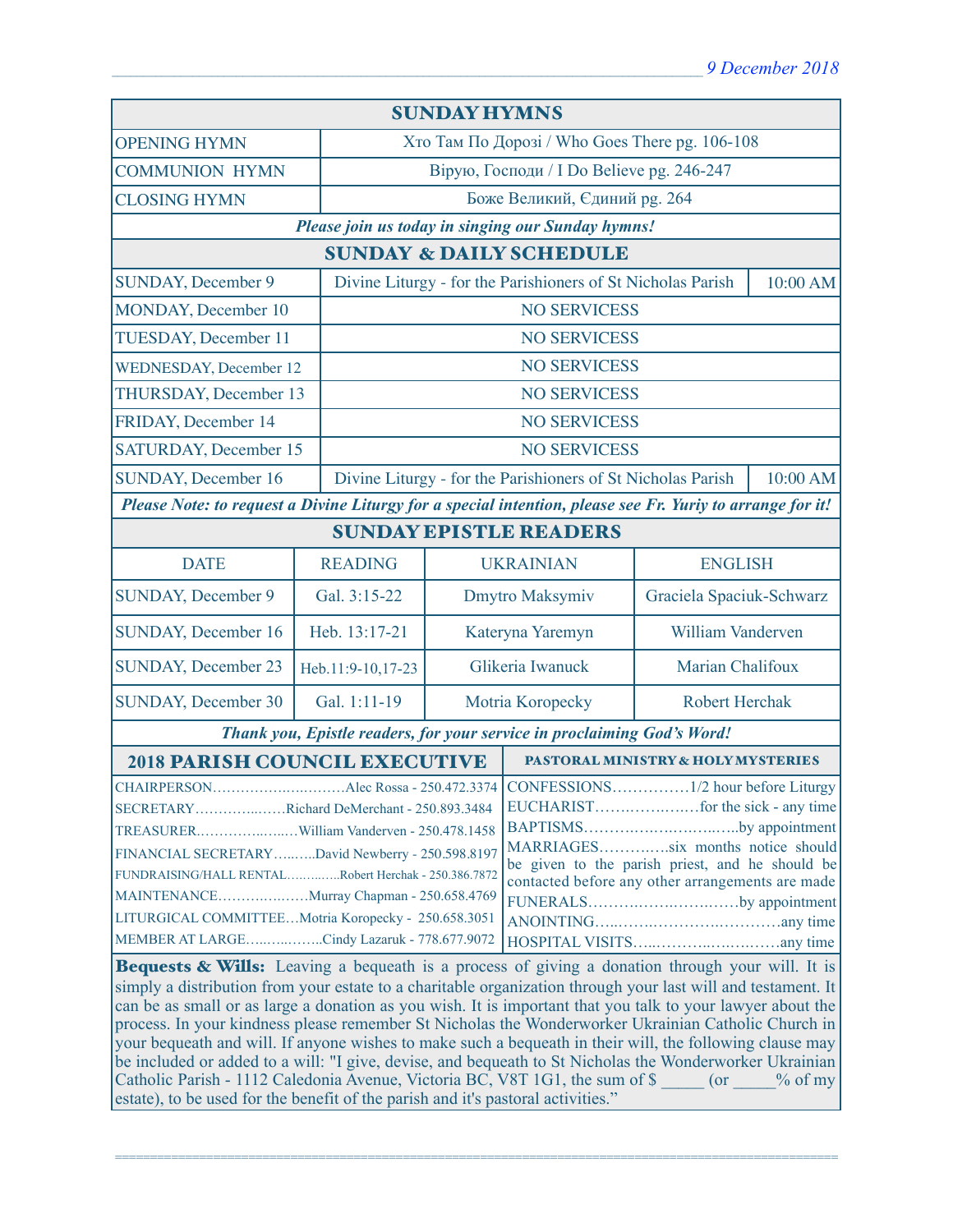## **Vibrant Parish Prayer**

**O** God, Creator of Heaven and Earth! Because of your indescribable love for us, you sent your Only-Begotten Son, Our Lord and Saviour, Jesus Christ - The Way, The Truth, and The Life and our Salvation. In His name, we turn to You. Strengthen our hearts and minds in Christian love and in unity of purpose as we strive to build a Vibrant Parish. Give us the grace to model our lives according to the Word of God. Instill in us the desire to pray and to celebrate the Holy Mysteries as one Christian Family in our Parish Community. Inspire us to follow Your great command to be a servant to the less fortunate among us! Grant this, O Lord, through the mercies and love for mankind of Your Only-Begotten Son with whom You are blessed, together with Your All-Holy, Good and Life-Giving Spirit, now and forever and ever. Amen!



## **St. Nicholas Parish**

**A Place To Encounter The Living Christ** Through the word, the Holy Mysteries & Prayer, Serving One's Neighbor, Leadership Fostering & Serving Unity and Missionary Spirit (His Beatitude Sviatoslav)



### **Молитва Живої Парафії**

**Г**осподи Ісусе Христе, Пастирю Добрий, як колись Ти пригорнув заблуканих овечок, щоб вони пізнали Твій голос і були Твоїм стадом, так і сьогодні глянь ласкаво з небесних висот на нашу парафію та зішли на неї Твого Святого Духа, щоб вона була місцем пізнання радості Доброї Новини. Скріплюй нас Твоєю присутністю та єднай нас кожночасно в молитві. Даруй нам духа служіння ближньому, щоб у нашій парафії кожний міг зустріти Тебе, милостивого Бога. Благослови наш духовний провід Твоєю мудрістю і дай, щоб ніхто з нас не шкодував ні часу, ні талантів, ні матеріальних дібр для розбудови Твого царства. Єднай нас у мирі та злагоді, щоб ми були Твоєю спільнотою любові. Всели в нас місійного духа, щоб ми стали тим світилом євангельського слова, молитви і добрих діл, що кличе кожного до участі в Божественному житті, щоб славилося, Спасе, Твоє Ім'я з безначальним Твоїм Отцем та пресвятим, благим і животворящим Твоїм Духом нині, і повсякчас, і на віки віків. Амінь.

## DIVINE LITURGY PROPERS

*The Divine Liturgy - An Anthology for Worship: Liturgy - pg. 270-318; propers - pg. 737 The Liturgy prescribed for today is that of St. John Chrysostom.* 

**Troparion, Tone 4:** Today the chains of barrenness are shattered,\* for having heard the prayer of Joachim and Anna,\* against all hope God has openly promised\* the birth of the Maiden of God,\* from whom the very Infinite One will be born as a man,\* the One who commanded the angels to cry to her.\* Rejoice, O full of grace, the Lord is with you.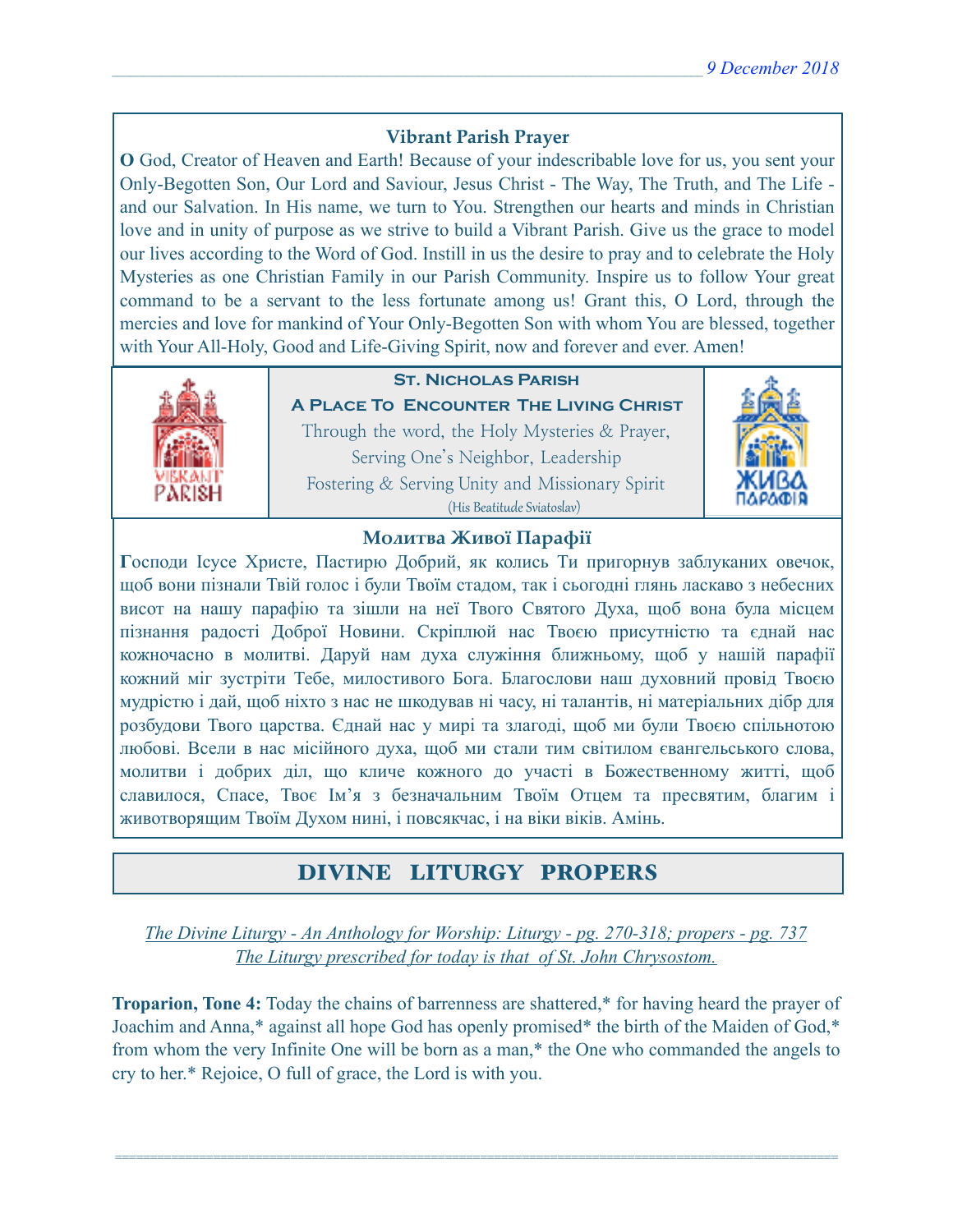**Glory: Now: Kontakion, Tone 4:** Today the whole world celebrates\* the conception by Anna,\* which was brought about by God himself,\* for she has ineffably borne the one who will bear the Word.

**Prokimenon, Tone 4:** God is wonderful in His saints,\* the God of Israel. *Verse:* In the churches bless God, the Lord from the fountains of Israel.

**Epistle - Gal. 4:22-31 - A Reading from the Letter of Saint Apostle Paul to Galatians:** Brothers and Sisters, For it is written that Abraham had two sons, one by the slave woman and the other by the freeborn woman. The son of the slave woman was born naturally, the son of the freeborn through a promise. Now this is an allegory. These women represent two covenants. One was from Mount Sinai, bearing children for slavery; this is Hagar. Hagar represents Sinai, a mountain in Arabia; it corresponds to the present Jerusalem, for she is in slavery along with her children. But the Jerusalem above is freeborn, and she is our mother. For it is written: "Rejoice, you barren one who bore no children; break forth and shout, you who were not in labor; for more numerous are the children of the deserted one than of her who has a husband." Now you, brothers, like Isaac, are children of the promise. But just as then the child of the flesh persecuted the child of the spirit, it is the same now. But what does the scripture say? "Drive out the slave woman and her son! For the son of the slave woman shall not share the inheritance with the son" of the freeborn. Therefore, brothers, we are children not of the slave woman but of the freeborn woman.

**Alleluia, Tone 3:** *Verse:* The salvation of the righteous is from the Lord; He is their protector in time of trouble. *Verse:* The Lord will help them and rescue them; He will deliver them from sinners and save them, for they hoped in Him.

Gospel - Lk 8:16-21 - "No one who lights a lamp conceals it with a vessel or sets it under a bed; rather, he places it on a lampstand so that those who enter may see the light. For there is nothing hidden that will not become visible, and nothing secret that will not be known and come to light. Take care, then, how you hear. To anyone who has, more will be given, and from the one who has not, even what he seems to have will be taken away." Then his mother and his brothers came to him but were unable to join him because of the crowd. He was told, "Your mother and your brothers are standing outside and they wish to see you." He said to them in reply, "My mother and my brothers are those who hear the word of God and act on it."

*Instead of* **"It is truly…"** *we sing:* O my soul, magnify the most glorious conception of the Mother of God.

Let us magnify the Mother of God,\* wellspring ever-flowing and life-receiving,\* the lightbearing lamp of grace,\* the living temple and tabernacle all pure,\* even more spacious than heaven and earth.

**Communion Verse:** Rejoice in the Lord, O you just; praise befits the righteous. Alleluia, alleluia,\* alleluia!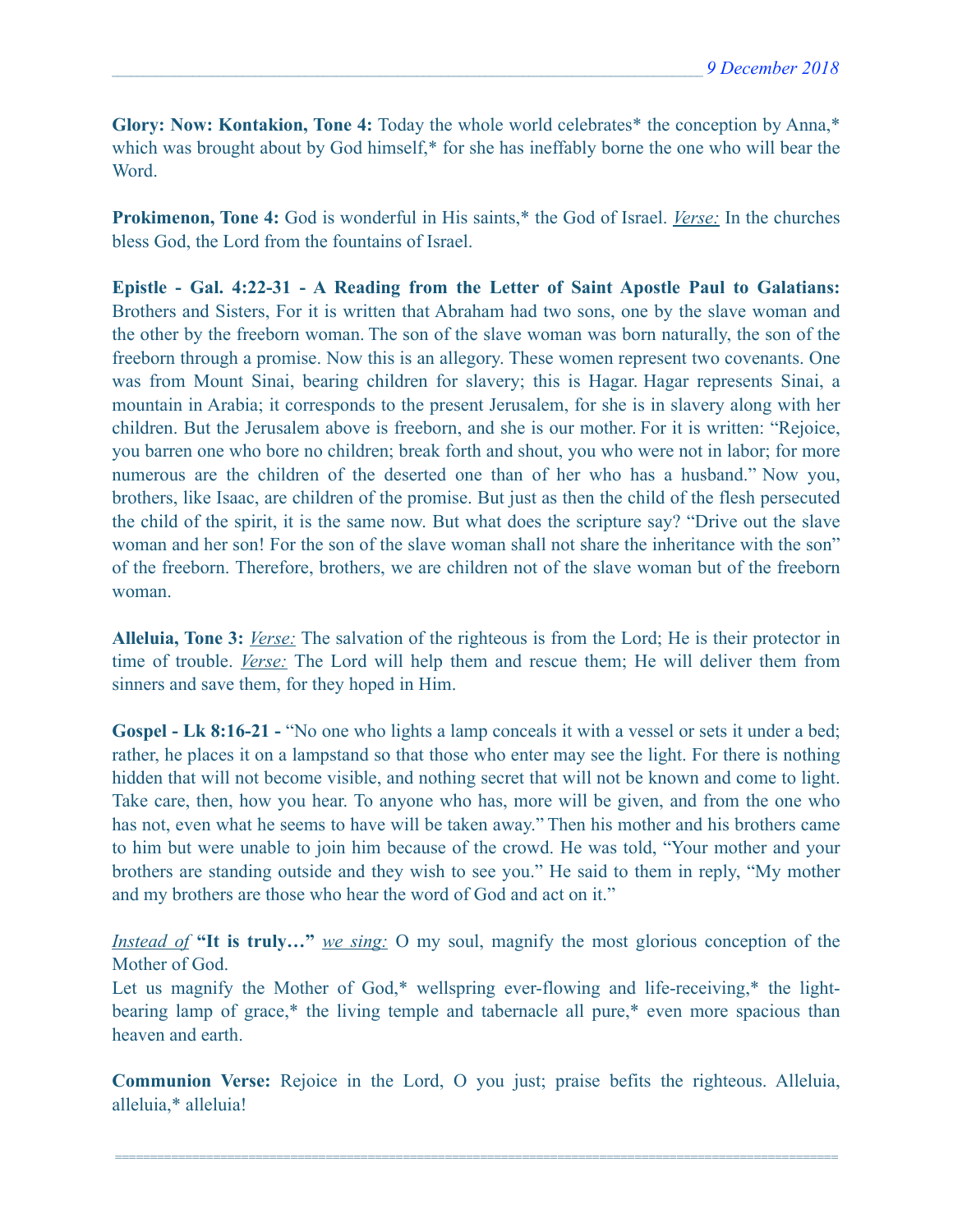**Prayer After Holy Communion:** Having been made worthy to partake in a mystical way of Your immaculate Body and precious Blood, O Christ our God, I acclaim and bless, worship and glorify You, and proclaim the greatness of Your saving acts, now and for ever and ever. Amen. *(more Prayers After Holy Communion on pg. 324-326 in the Anthology book).* 

 $\left| \diamond \right| \diamond \left| \diamond \right|$ 

**Тропар, глас 4:** Днесь узи бездітности розрішаються,\* Йоакима бо й Анну, вислухавши,\* Бог проти надії явно обіцює,\* що вони родитимуть Богодівицю,\* з якої сам родився неописанний,\* що, ставши чоловіком,\* ангелові повелів співати їй:\* Радуйся, благодатна. Господь з тобою.

**Слава: І нині: Кондак, глас 4:** Празнує днесь вселенна зачаття Анни,\* що сталося від Бога,\* бо вона породила понад усяке слово ту,\* що родила Слово.

**Прокімен, глас 4:** Дивний Бог у святих своїх,\* Бог Ізраїлів. *Стих:* У церквах благословляйте Бога, Господа, з джерел Ізраїлю.

**Апостол - Гал. 4:22-31 - До Галатів Послання Святого Апостола Павла Читання:** Браття і сестри, Написано бо, що Авраам мав двох синів: одного від рабині, а другого від вільної. Та той, що від рабині, народився за тілом, а той що від вільної - за обітницею. Це має інше значення: оті дві жінки - то два завіти; один з гори Синаю, що рабів родить, це - Агар; а гора Синай в Арабії і відповідає теперішньому Єрусалимові, що дійсно поневолений з дітьми своїми. А вишній Єрусалим -вільний, він мати всім нам. Написано бо: "Звеселися, неплідна, що не родиш! Викликуй, рада та весела, ти, що мук не знала, бо у покинутої більше дітей, ніж у тієї, що має чоловіка." Ви ж, брати, як Ісаак, діти обітниці. Та як тоді, хто народився за тілом, гонив того, хто родився за духом, так і тепер. Тільки ж що Письмо каже: "Прожени рабиню та її сина, бо син рабині не успадкує з сином вільної." Отак, брати, ми сини не рабині, а вільної.

**Алилуя, глас 4:** *Стих:* Спасення праведним від Господа і оборонець він їм у часі скорби. *Стих:* І поможе їм Господь, і ізбавить їх, і забере їх від грішників, і спасе їх, бо повали на нього.

**Євангеліє - Лк 8:16-21 -** Ніхто не засвічує світила, щоб його вкрити посудиною або поставити під ліжко, а, навпаки, його ставлять на свічнику, щоб ті, що входять, бачили світло. Нічого бо нема захованого, що б не стало явним, ані нічого тайного, що б не стало знаним і на яв не вийшло. Вважайте, отже, як слухаєте: бо хто має, тому дасться; а хто не має, заберуть і те, що йому здається, нібито має." Мати його й брати прийшли були до нього, та зачерез народ не могли до нього доступитись. Його повідомили: "Мати твоя і брати твої стоять надворі, хочуть побачитися з тобою." Він же у відповідь сказав їм: "Мати моя і брати мої це ті, що слухають слово Боже й його виконують."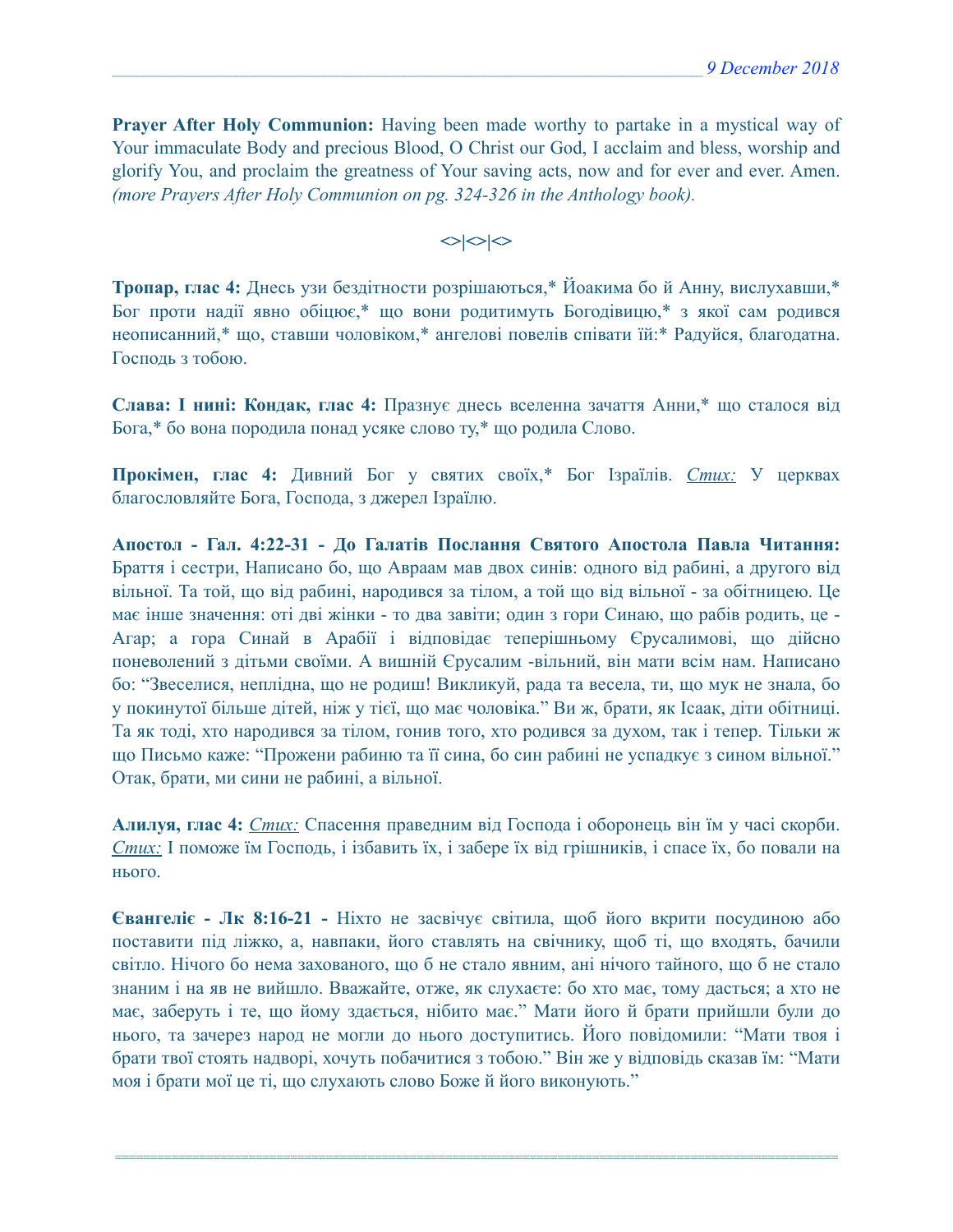*Замість* **"Достойно …"** *ми співаємо:* Величай, душе моя, преславне зачаття Божої Матері. Життєприймаюче джерело, завжди текуче,\* світлоносний світильник благодаті,\* храм одушевлений,\* скинію пречисту,\* від небес до землі просторішу\* – Богородицю, вірні, величаємо.

**Причасний:** Радуйтеся, праведні, у Господі, правим належить похвала. Алилуя, алилуя, алилуя!

**Молитва По Святім Причастю:** Таїнственно удостоївшись бути причасником Твого пречистого тіла і чесної крови, Христе Боже, оспівую і благословлю, поклоняюся, і славлю, і величаю спасіння Твої, Господи, нині і повсякчас, і на віки вічні. Амінь. *(більше Молитов По Святім Причастю на ст. 80-87 в маленькій книжечці "Божественна Літургія")*.

# ANNOUNCEMENTS

- ✦**THANK YOU** to all those who came yesterday and helped with selling, serving, cleaning etc. during our Annual Christmas Food Fair bake sale. May God bless you all for your stewardship.
- ✦**ST. NICHOLAS PARISH PRAZNYK:** Sunday, December 16. The 10:00 am celebratory Divine Liturgy will be followed by a Praznyk Lunch in our parish hall. We cordially invite all of our parishioners and friends of the parish to share in this annual celebration. A potluck lunch is planned with a special visit from St. Nicholas.
- ✦**PRAYER REQUEST:** Please keep in your prayers GORD HRYHORYSHEN and other members of our parish, our family and friends who are ailing, in hospitals, nursing homes and those who are not able to join actively in their community.
- ✦**PLEASE NOTE:** as Fr. Yuriy will be between 27 Nov-11 Dec. Fr. Joe Ostopowich will be celebrating Liturgies on Sundays, Dec. 2 & Dec. 9. In case of emergency please phone a hospital chaplain at 250.889.3761 or at 250.388.5571. In the event of the funeral please contact Fr. Joe at 604.763.3639
- ✦**ST. NICHOLAS BOOK STORE:** The Divine Liturgy An Anthology of Worship **\$25**; "Christ Our Pascha" Catechism of the Ukrainian Catholic Church/"Христос Наша Пасха" Катехизм Української Католицької Церкви - **\$25**; "Sing to Our God" hymn book - **\$15**; Молитовник "Прийдіте Поклонімся" - **\$10;** "The Rosary - The Prayer Rule of the Mother of God in the Ukrainian Catholic Church" - **\$10.**
- ✦**SVYAT VECHIR DINNER:** The Ukrainian Studies Society is hosting Ukrainian Christmas Eve Traditions, "Svyatay Vechir" ( Holy Night ) dinner on Saturday, January 5th, 2019 at 6.00 PM at the Ukrainian Cultural Centre. This celebration features a traditional meatless buffet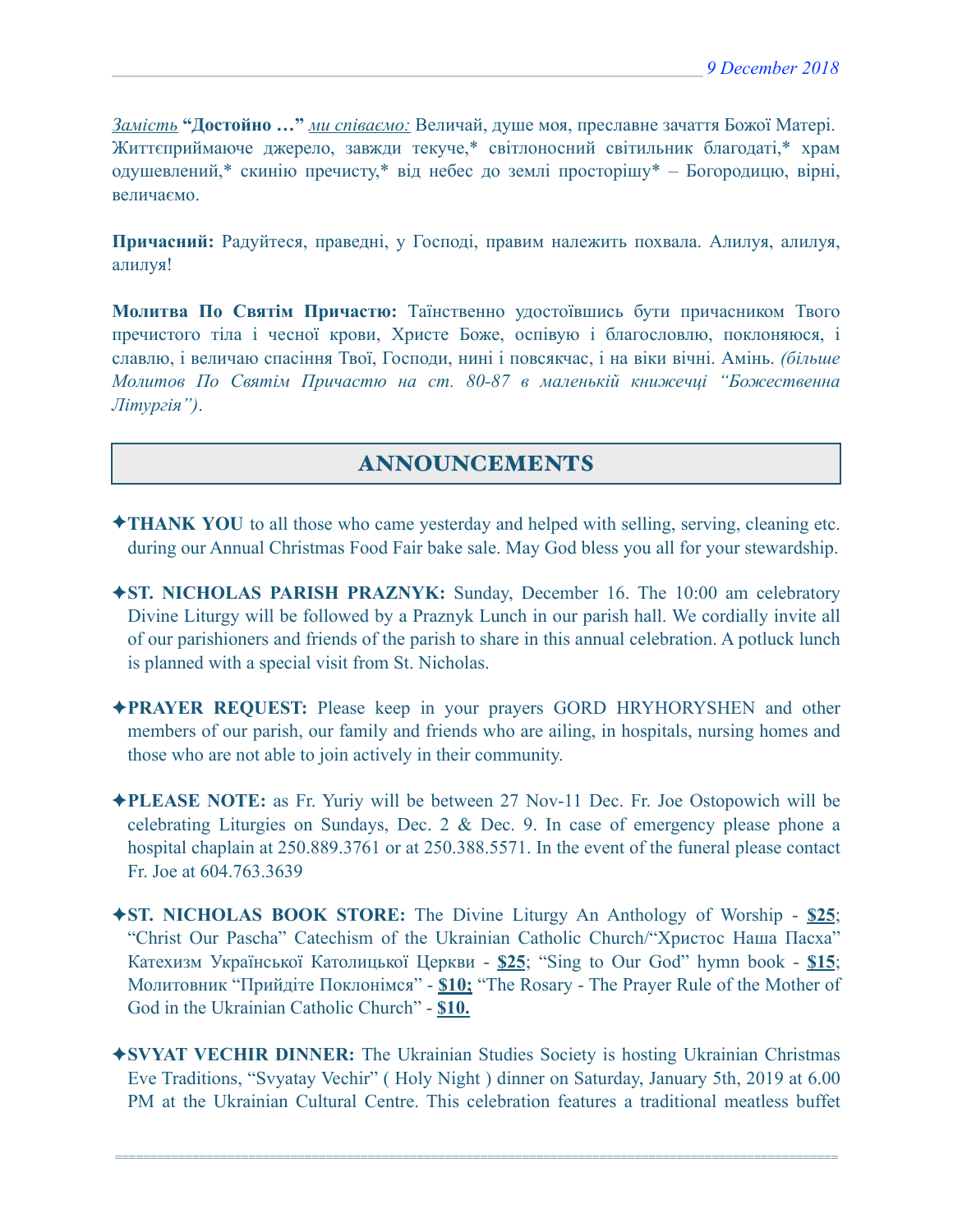dinner of 12 dishes and carolling by the Luna Ensemble. Advanced ticket sales only. Adults: \$45.00, Students: \$20.00, Children 4-6: \$8.00. Call the Ukrainian Cultural Centre ( 250-475-2585) to purchase or reserve your tickets.

- ✦**PARISH CALENDAR OF BIRTHDAYS & ANNIVERSARIES:** If you would like to be included in our Parish Calendar of Birthday and Anniversary celebrations, please put date in our calendar located at the church vestibule. Each week, we will list the names in our parish bulletin so we can celebrate these happy occasions together!
- ✦**JOIN OUR CHOIR:** Do you enjoy singing? Please consider joining our St Nicholas Parish Choir and remember that we ALWAYS looking for new members! Contact Motria Koropecky for details at 250.658.3051.
- ✦**CATECHISM ANNOUNCEMENT:** "*And they were bringing to Him also the infants, in order that He may be touching them; but after the disciples saw it, they rebuked them. But Jesus called them to Himself and said, Let alone the little children to come to Me, and cease hindering them; for of such is the kingdom of God*." We are happy to welcome all children to our St. Nicholas The Wonderworker catechism program. Weekly classes are scheduled Sunday morning during Divine Liturgy. We want your children to learn more about their Catholic faith, sacred scripture, feast days, and religious practices and customs of the Ukrainian Catholic church. If you have any questions, please do not hesitate to contact Marian Chalifoux at 250.507.1005.
- ✦**THRIFTY'S PRE-PAID FOOD CARDS** We all have to buy groceries. Why not have 6% of it returned back to the church at no extra charge! Cards are available in \$100, \$200, and \$500 denominations. Talk to Alec after today's liturgy to pre- order your cards. We need to sell A LOT of them! We encourage you to consider purchasing them for yourselves as gifts too.
- ✦**BE A STEWARD:** Have you ever wondered what more can you do to help our parish? Here are some suggestions: **Steward** of property security; **Steward** of grounds cleaning; **Steward** of cleaning church; **Steward** of church linen; **Steward** of outreach; **Steward** of caring; **Steward** of prayer; **Steward** of service. Quite often, our homebound or senior members, once active in their younger years, want to find purpose in their senior years. It's not only about doing but about "BEING" present to others. Contact Fr. Yuriy **OR** Darlene DeMerchant for more information. You will be amazed how "BEING" can make a difference.
- ✦**PARISH LIBRARY:** please visit our parish library and browse through the books on spirituality, church history, iconography, history of the Ukrainians in Canada, children's books and more… The library is located in the church vestibule. Please use a library book sign out form when borrowing a book.
- ✦**SUNDAY COFFEE VOLUNTEERS** act as hosts and serve light refreshments following the Sunday morning Divine Liturgy, providing an opportunity for the faithful to socialize with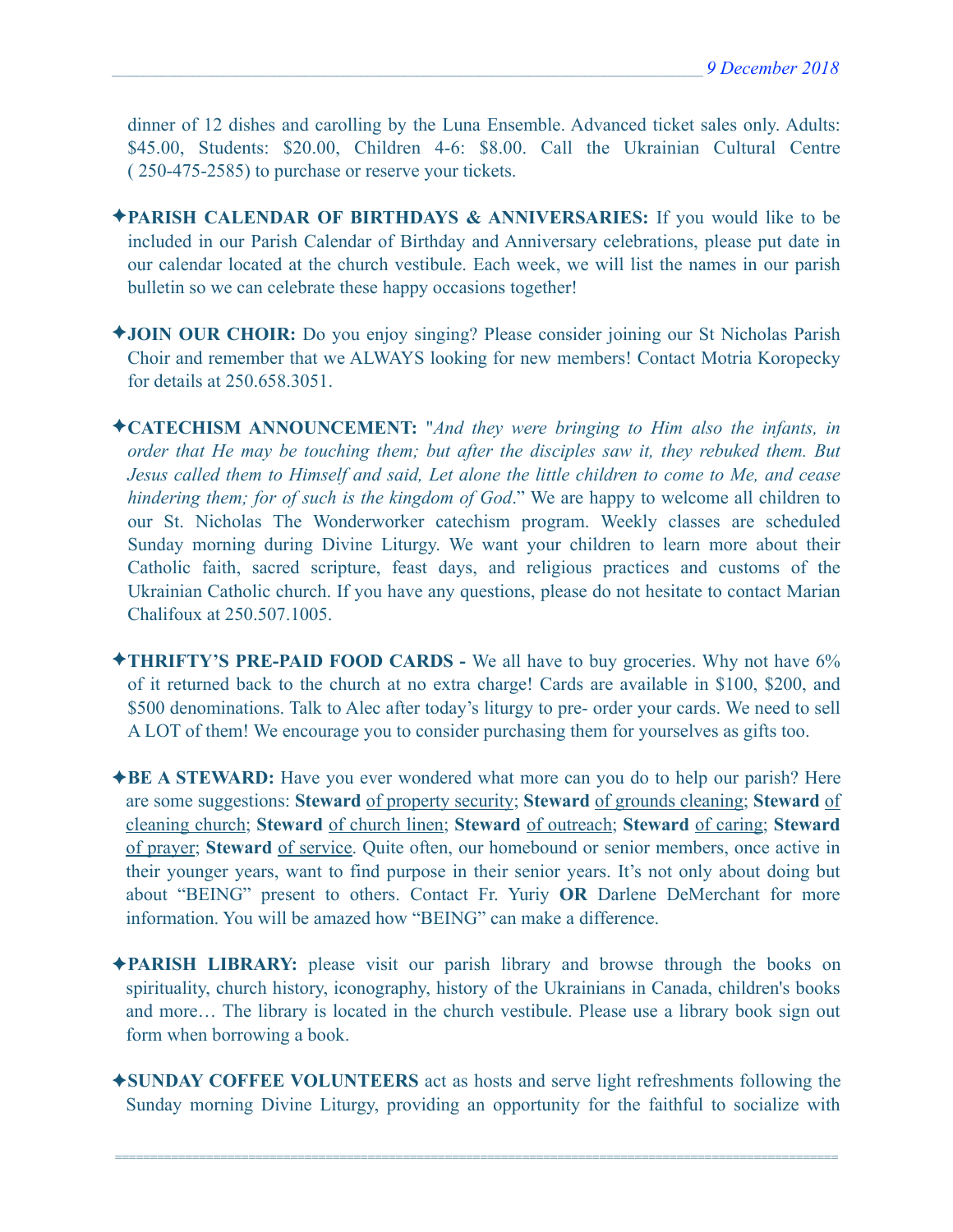friends and visitors following their shared worship experience. We thank all of our parishioners who kind volunteer to serve refreshments. Whether you are new to the Parish, or are a longtime members, please join us for coffee. Please speak with Robert if you would like to volunteer.

- ✦**WE SHARE THE AIR:** Please keep it healthy and fragrant free. Someone in this area is scent-sitive. The chemicals used in scented products can make some people sick, especially those with fragrance sensitivities, asthma, allergies and other respiratory ailments. PLEASE DO NOT \*wear perfume, cologne, lotion, aftershave and other fragrances; \*USE unscented personal care products. Be Sensitive to Others. Thank you for your understanding. *St. Nicholas parish.*
- ✦**VESELKA** is sponsoring the Ukrainian Supper on November 30 so bring your family and friends to support their efforts. Veselka is available for performances throughout the year. Please submit requests online. Also Veselka will be hosting a Silent Auction next spring to fund raise for their trip to Ukraine in August 2019. Date: TBA. The dancers are also selling frozen perogies to raise funds for their trip. Visit their website at *[veselkadancers.com](http://veselkadancers.com)* for more information, call their office at 250.475.1174

## GETTING TO KNOW OUR ICONOSTASIS



### **Myrrhbearer and Equal of the Apostles Mary Magdalene**  July 22

 A woman whose name has entered forever into the Gospel account was born and grew up in a small city of Magdala. The Gospel tells us nothing of Mary's younger years, but Tradition informs us that Mary of Magdala was young and pretty, and led a sinful life. It says in the Gospels that the Lord expelled seven devils from Mary (Luke 8:2). From the moment of her healing Mary led a new life, and became a true disciple of the Savior.

The Gospel relates that Mary followed after the Lord, when He went with the Apostles through the cities and villages of Judea and Galilee preaching about the Kingdom of God. Together with the pious women Joanna, wife of Choza (steward of Herod), Susanna and others, she served Him from her own possessions (Luke 8:1-3) and undoubtedly shared with the Apostles the evangelic tasks in common with the other women. The Evangelist Luke, evidently, has her in view together with the other women, stating that at the moment of the Procession of Christ onto Golgotha, when after the Scourging He took on Himself the heavy Cross, collapsing under its weight, the women followed after Him weeping and wailing, but He consoled them. The Gospel relates that Mary Magdalene was present on Golgotha at the moment of the Lord's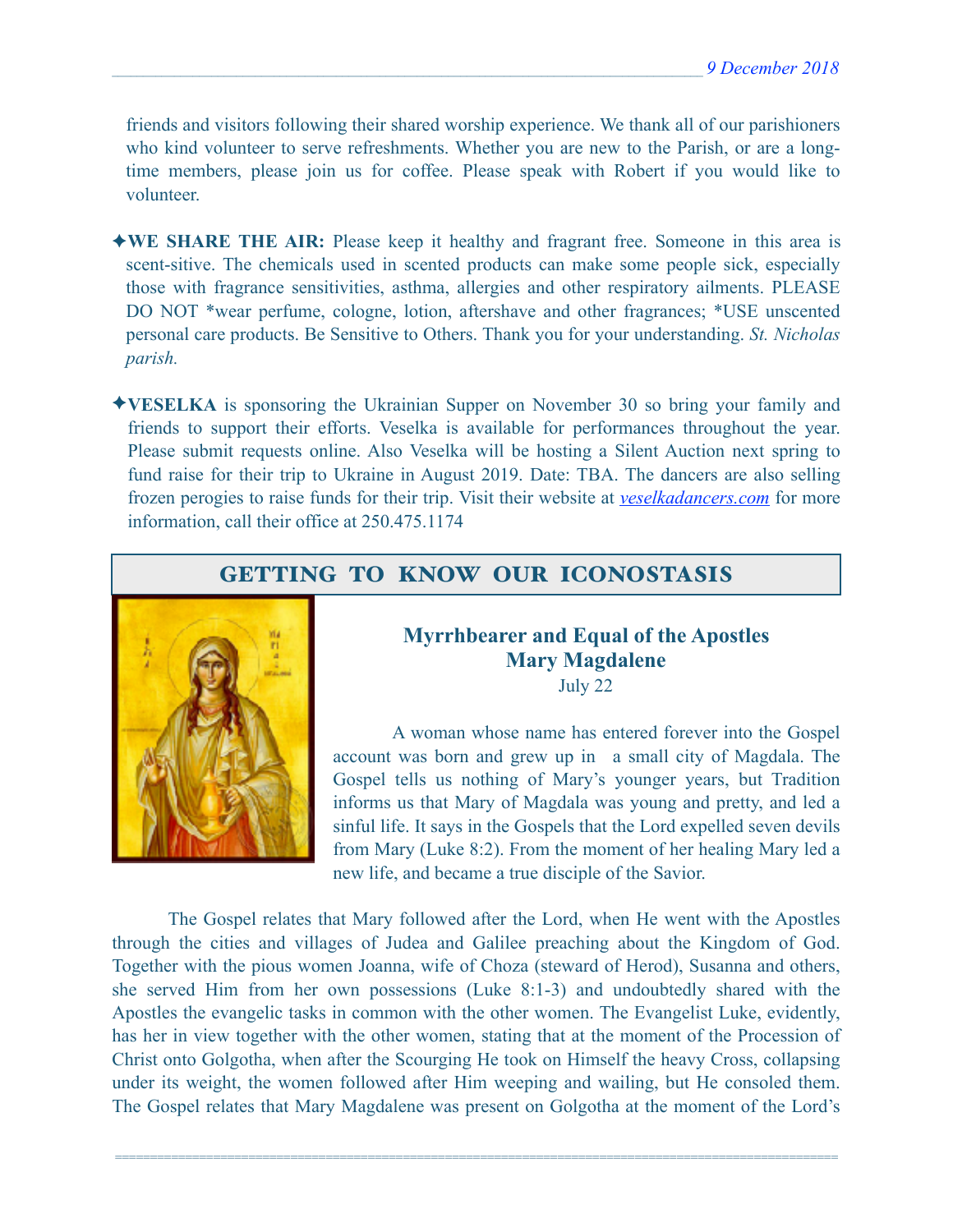Crucifixion. While all the disciples of the Savior ran away, she remained fearlessly at the Cross together with the Mother of God and the Apostle John.

The Evangelists also list among those standing at the Cross the mother of the Apostle James, and Salome, and other women followers of the Lord from Galilee, but all mention Mary Magdalene first. Saint John, in addition to the Mother of God, names only her and Mary Cleopas. This indicates how much she stood out from all the women who gathered around the Lord.

She was faithful to Him not only in the days of His Glory, but also at the moment of His extreme humiliation and insult. As the Evangelist Matthew relates, she was present at the Burial of the Lord. Before her eyes Joseph and Nicodemus went out to the tomb with His lifeless Body. She watched as they covered over the entrance to the cave with a large stone, entombing the Source of Life.

Faithful to the Law in which she was raised, Mary together with the other women spent following day at rest, because it was the great day of the Sabbath, coinciding with the Feast of Passover. But all the rest of the peaceful day the women gathered spices to go to the Grave of the Lord at dawn on Sunday and anoint His Body according to the custom of the Jews.

It is necessary to mention that, having agreed to go on the first day of the week to the Tomb early in the morning, the holy women had no possibility of meeting with one another on Saturday. They went separately on Friday evening to their own homes. They went out only at dawn the following day to go to the Sepulchre, not all together, but each from her own house.

The Evangelist Matthew writes that the women came to the grave at dawn, or as the Evangelist Mark expresses, extremely early before the rising of the sun. The Evangelist John, elaborating upon these, says that Mary came to the grave so early that it was still dark. Obviously, she waited impatiently for the end of night, but it was not yet daybreak. She ran to the place where the Lord's Body lay.

Mary went to the tomb alone. Seeing the stone pushed away from the cave, she ran away in fear to tell the close Apostles of Christ, Peter and John. Hearing the strange message that the Lord was gone from the tomb, both Apostles ran to the tomb and, seeing the shroud and winding cloths, they were amazed. The Apostles went and said nothing to anyone, but Mary stood about the entrance to the tomb and wept. Here in this dark tomb so recently lay her lifeless Lord.

Wanting proof that the tomb really was empty, she went down to it and saw a strange sight. She saw two angels in white garments, one sitting at the head, the other at the foot, where the Body of Jesus had been placed. They asked her, "Woman, why are you weeping?" She answered them with the words which she had said to the Apostles, "They have taken my Lord, and I don't know where they laid him." At that moment, she turned around and saw the Risen Jesus standing near the grave, but she did not recognize Him.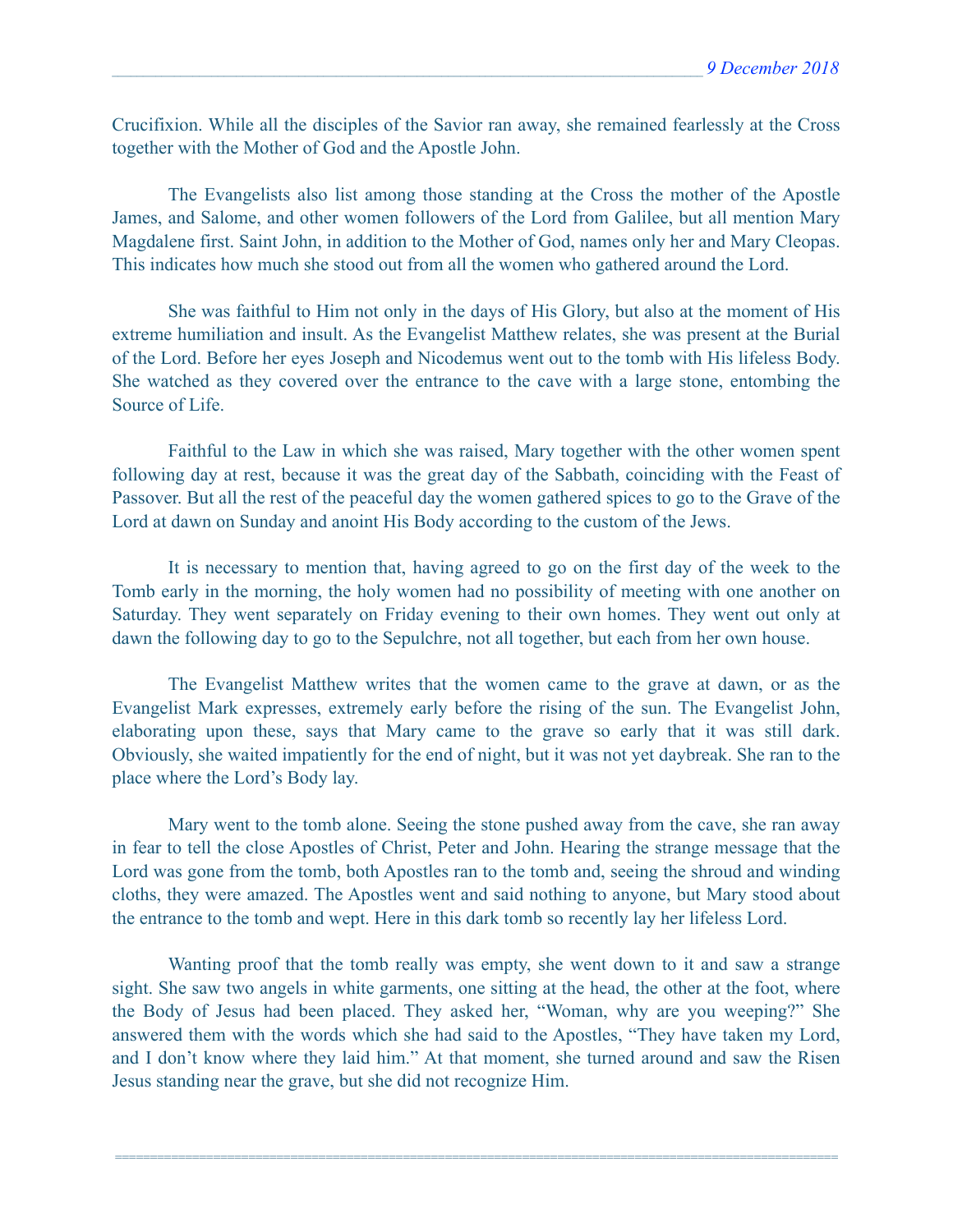He asked Mary, "Woman, why are you weeping? Whom are you looking for?" She answered thinking that she was seeing the gardener, "Sir, if you carried him away, tell me where you laid him, and I will take him."

Then she recognized the Lord's voice. This was the voice she heard in those days and years, when she followed the Lord through all the cities and places where He preached. He spoke her name, and she gave a joyful shout, "Rabbi" (Teacher).

Respect and love, fondness and deep veneration, a feeling of thankfulness and recognition at His Splendor as great Teacher, all came together in this single outcry. She was able to say nothing more and she threw herself down at the feet of her Teacher to wash them with tears of joy. But the Lord said to her: "Stop holding on to me,**\*** for I have not yet ascended to the Father. But go to my brothers and tell them, 'I am going to my Father and your Father, to my God and your God."

She came to herself and again ran to the Apostles, to do the will of Him sending her to preach. Again she ran into the house, where the Apostles still remained in dismay, and proclaimed to them the joyous message, "I have seen the Lord!" This was the first preaching in the world about the Resurrection.

The Apostles proclaimed the Glad Tidings to the world, but she proclaimed it to the Apostles themselves.

Holy Scripture does not tell us about the life of Mary Magdalene after the Resurrection of Christ, but it is impossible to doubt, that if in the terrifying minutes of Christ's Crucifixion she was at the foot of His Cross with His All-Pure Mother and Saint John, she must have stayed with them during the happier time after the Resurrection and Ascension of Christ. Thus in the Acts of the Apostles Saint Luke writes that all the Apostles with one mind stayed in prayer and supplication, with certain women and Mary the Mother of Jesus and His brethren.

Holy Tradition testifies that when the Apostles departed from Jerusalem to preach to all the ends of the earth, then Mary Magdalene also went with them. A daring woman, whose heart was full of reminiscence of the Resurrection, she went beyond her native borders and went to preach in pagan Rome. Everywhere she proclaimed to people about Christ and His teaching. When many did not believe that Christ is risen, she repeated to them what she had said to the Apostles on the radiant morning of the Resurrection: "I have seen the Lord!" With this message she went all over Italy.

Tradition relates that in Italy Mary Magdalene visited Emperor Tiberias (14-37 A.D.) and proclaimed to him Christ's Resurrection. According to Tradition, she brought him a red egg as a symbol of the Resurrection, a symbol of new life with the words: "Christ is Risen!" Then she told the emperor that in his Province of Judea the unjustly condemned Jesus the Galilean, a holy man, a miracleworker, powerful before God and all mankind, had been executed at the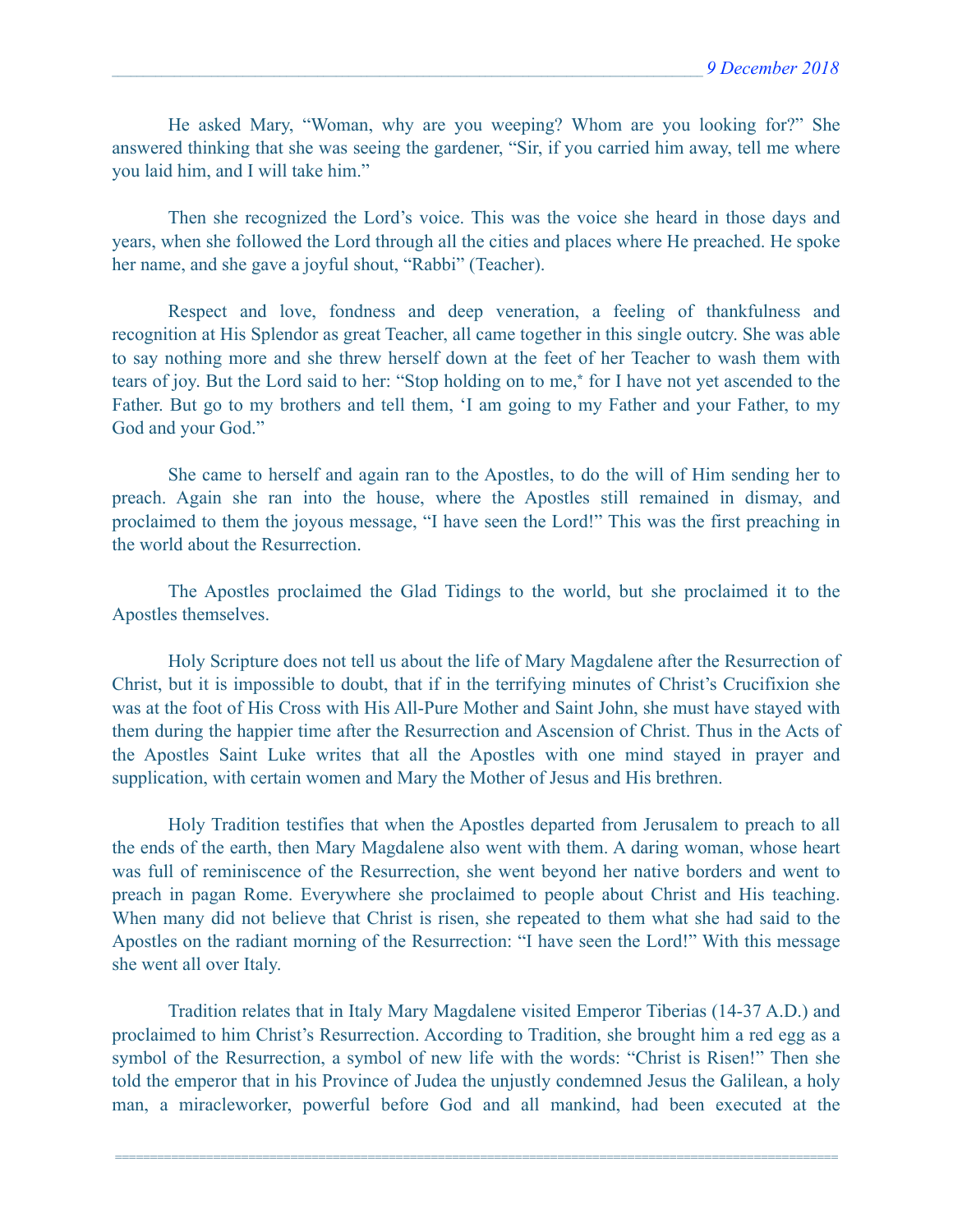instigation of the Jewish High Priests, and the sentence confirmed by the procurator appointed by Tiberias, Pontius Pilate.

Thanks to Mary Magdalene the custom to give each other paschal eggs on the day of the Radiant Resurrection of Christ spread among Christians over all the world. In one ancient Greek manuscript, written on parchment, kept in the monastery library of Saint Athanasius near Thessalonica, is a prayer read on the day of Holy Pascha for the blessing of eggs and cheese. In it is indicated that the igumen in passing out the blessed eggs says to the brethren: "Thus have we received from the holy Fathers, who preserved this custom from the very time of the holy Apostles, therefore the holy Equal of the Apostles Mary Magdalene first showed believers the example of this joyful offering."

Mary Magdalene continued her preaching in Italy and in the city of Rome itself. Evidently, the Apostle Paul has her in mind in his Epistle to the Romans (16: 6), where together with other ascetics of evangelic preaching he mentions Mary (Mariam), who as he expresses "has bestowed much labor on us." Evidently, she extensively served the Church in its means of subsistence and its difficulties, being exposed to dangers, and sharing with the Apostles the labors of preaching.

According to Church Tradition, she remained in Rome until the arrival of the Apostle Paul, and for two more years following his departure from Rome after the first court judgment upon him. From Rome, Saint Mary Magdalene, already bent with age, moved to Ephesus where the holy Apostle John unceasingly labored. There the saint finished her earthly life and was buried.

Her holy relics were transferred in the ninth century to Constantinople, and placed in the monastery Church of Saint Lazarus. In the era of the Crusader campaigns they were transferred to Italy and placed at Rome under the altar of the Lateran Cathedral. Part of the relics of Mary Magdalene are said to be in Provage, France near Marseilles, where over them at the foot of a steep mountain a splendid church is built in her honor.

Formerly immersed in sin and having received healing, she sincerely and irrevocably began a new life and never wavered from that path. Mary loved the Lord Who called her to a new life. She was faithful to Him not only when He was surrounded by enthusiastic crowds and winning recognition as a miracle-worker, but also when all the disciples deserted Him in fear and He, humiliated and crucified, hung in torment upon the Cross. This is why the Lord, knowing her faithfulness, appeared to her first, and esteemed her worthy to be first to proclaim His **Resurrection**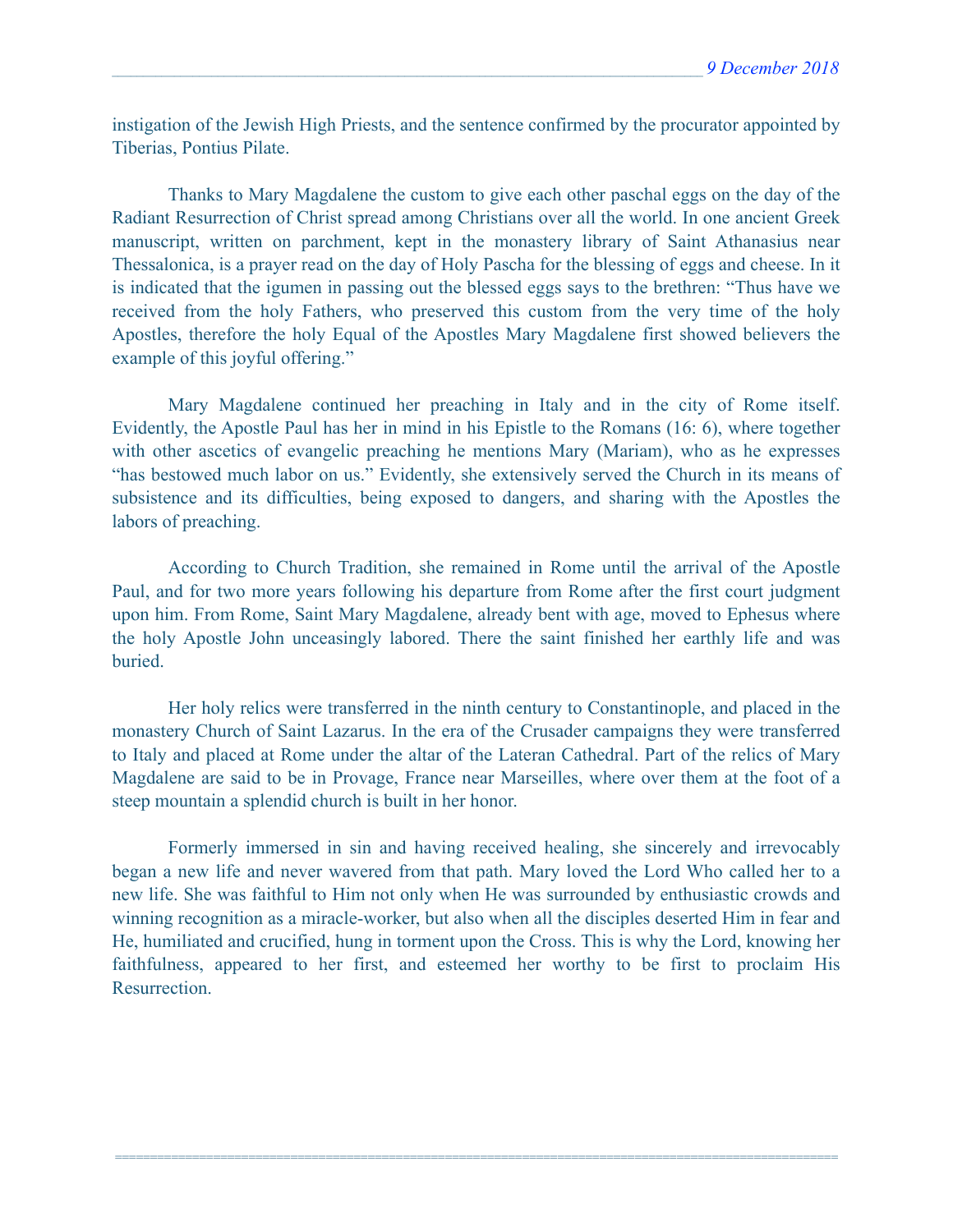### READING THE CATECHISM *"CHRIST - OUR PASCHA"*



#### **1. Consecrations and Blessings**

#### *c. Blessings*

 *#505* A blessing is an action of God for the good of human persons and their salvation. God blesses Adam and Eve so that they might grow and multiply (see Gn 1:28); and after the Flood he blesses Noah (see



Gn 9:1). God blesses Abraham to become a blessing for all the nations of the earth (see Gn 12:2-3). This divine blessing is realized in Jesus Christ (see Gal 3:14-16). Through the liturgical act of blessing, the Church communicates the blessing of Christ to the whole world. When the priest blesses with his hand, he configures his fingers to form the letters IC XC, which is the Greek abbreviation for "Jesus Christ." This means that through the priest it is the Lord who blesses, "because it is not the human being that blesses, but God who blesses by his hand and words.

*#506* The Church, as a caring Mother, embraces persons with prayers and blessings on the very first day that they come into the world. She then prays on the eighth day after birth, when they receive their name, and also blesses the mother and child with special prayers on the fortieth day. When children begin going to school the Church blesses their educational endeavours. If a couple does not have children, the Church blesses them for fertility with a blessing of the nuptial bed. Those striving on the path of sanctification in marriage are blessed by the Church on the twenty-fifth and fiftieth anniversaries of their marriage. When people are sick, the Church prays at their bedside; and she accompanies the dying with "Prayers at the Soul's Separation from the Body."